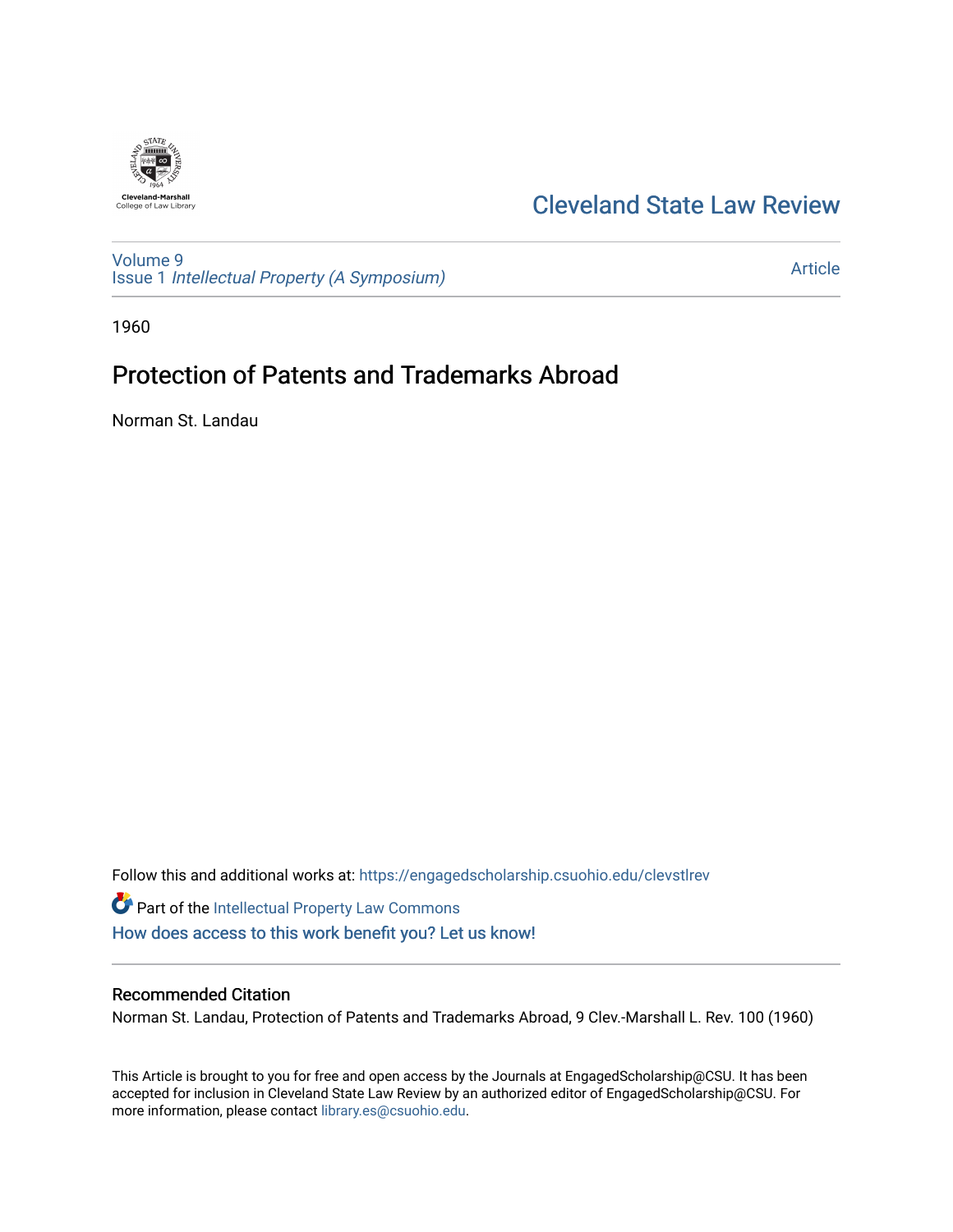# *Protection of Patents and Trademarks Abroad*

## *Norman St. Landau\**

**T HIS ARTICLE IS INTENDED** to point out succinctly some of the problems that the United States practitioner not versed in foreign practice may have to consider. Specific laws and specific manuals involving practice in various countries abroad, as well as many articles, have been presented frequently **by** others.' There are, however, a number of points in connection with protection of industrial property abroad which cannot be overemphasized, but which we try to outline briefly.

#### Timing

Timing is most important in protection abroad of industrial property, including both patents and trademarks. In fact, such timing is usually even more important abroad than it is in the United States.

In connection with patents the International Conventions<sup>2</sup> often give you one year delay for making the decision in those countries that are parties to these Conventions. Unfortunately countries of interest to you may not be parties to the Conventions, and reliance on the United States Statute giving you one year after first publication, sale or public use<sup>3</sup> may trap you if you are interested in protection abroad. For instance if you did not file any patent application until after the first publication occurred, you may have lost your rights abroad in countries where prior publication is a bar.4 If you are interested in your foreign

<sup>\*</sup> Member of Board of Directors of United States Trademark Association; present President of New Jersey Patent Law Association; associated with Johnson & Johnson of New Brunswick, **N.** J. as Assistant Secretary and International Counsel; etc.

**<sup>1</sup>** Examples of some leading manuals: Moses, Trademark Practice at the Patent Office (1946); Fox, The Canadian Law of Trademarks (2 vls., 1956) Venkateswaran, The Trademarks Act 1940 (1945); and the monumental German treatise: Transpatent (1949-to date).

<sup>2</sup> **119** U. S. **P.** Q. (7) ll-XVII (Nov. 17, 1958); White & Ravenscroft, Trademarks Throughout the World **875** (Curr. ed.); Woodling, Inventions and Their Protection 202 (2d ed. 1954); Berle and de Camp, Inventions, Pat-ents and Their Management 422 (1959).

**<sup>3 35</sup>** U. S. **C.,** § 102.

**<sup>4</sup>** Berle and de Camp, supra n. 2, at 423.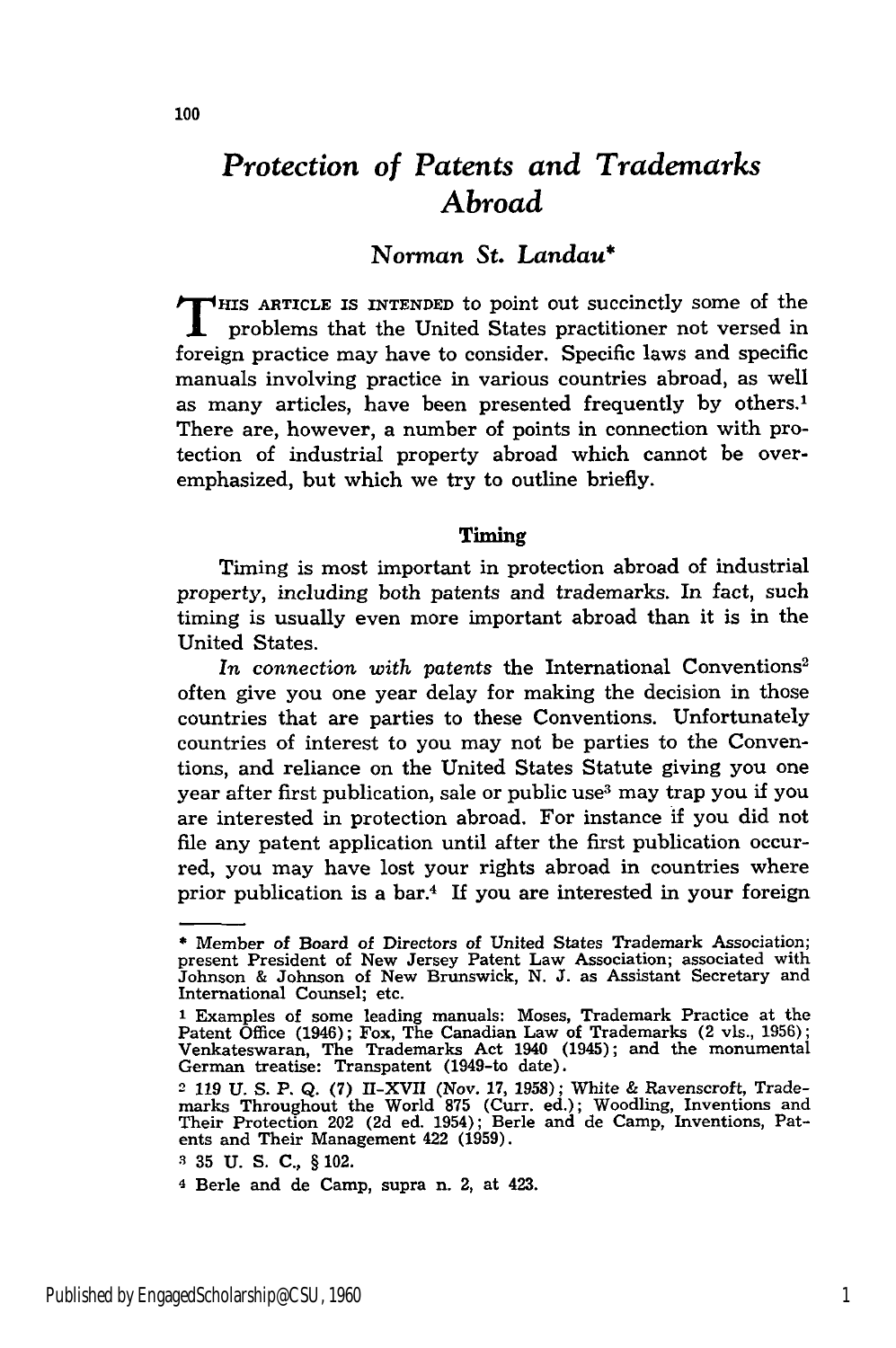rights, make sure that patent applications are filed before anything takes place, here or abroad, that may be construed to be a public use, sale or publication. Also keep in mind that foreign countries may interpret something to be public use that our own authorities would never so interpret. Parenthetically we should also mention that you can file a patent application abroad too soon, namely before you have obtained an export license from the United States Patent Office for the invention, and that such filing under our laws may destroy your United States rights. The safe way to cover yourself is to file in the United States before publication, use or sale anywhere, and to fie abroad promptly after obtaining the export license, which can be obtained promptly if you can demonstrate urgency to the Patent Office.

*In connection with trademarks,* the need for early protection abroad cannot be overemphasized. Foreign trademark rights are either based entirely on registration<sup>5</sup>, or at least some rights are obtained by early application for registration. **If** you are late in applying for registration you may either run afoul of many "trademark pirates" abroad, who read United States technical articles and advertisements in order to obtain "ideas" as to good trademarks to register and then graciously offer to surrender their rights upon your payment of some thousands of dollars. Or you may face a bona fide conflict with someone who happened to apply for registration of a similar trademark earlier than you did. If your trademark is used in countries having British-type trademark laws, keep in mind also that a license or "user" for a trademark that was not first applied for with the authorities, and which user was not registered with them, may invalidate your trademark rights. Early action accordingly is indicated.

#### Where to **Protect Yourself**

This is largely a question of the amount of money available for a particular project and the amount that you may hope to obtain from it in the individual country for which you consider protection. United States protection constitutes a unique bargain in giving to you, for relatively little money, fairly complete protection in a market of 170 million *buying* consumers. Unfortunately, there is no area outside the United States that provides such a bargain. Abroad you often find that only a fraction of the population (and it may be a very small fraction

**<sup>5</sup>** Beecher, 48 T. M. R. **797 (1958).**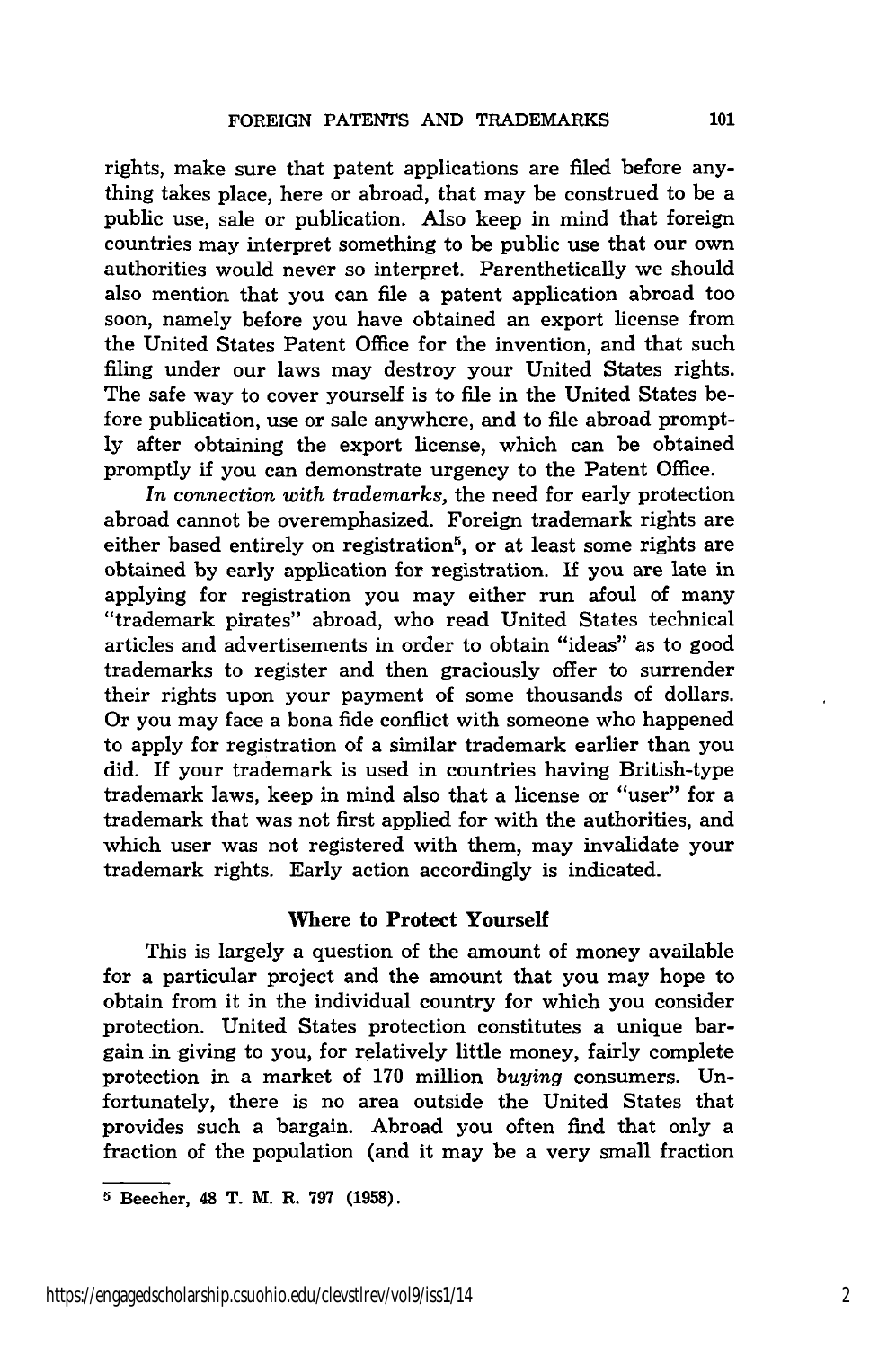like 1-10%) are economically in a position to buy from you. Moreover, initial quotations, by your foreign associates, of the cost of protecting a particular invention in any given country only cover initial expenses. Your ultimate expense grows and grows with translation costs, costs of fighting opposition proceedings, and annual taxes, the total of which often greatly exceeds initial filing costs.

Some basic rules to follow in selection of countries are:

(1) Do not make your selection until you have to, which may be immediately in the case of items that are on the market or being publicized in the United States or anywhere in the world, but could be quite late if the item is not publicly used or publicized anywhere.

(2) Try to determine true market potentials from those knowing lines like your own in the countries concerned.

**(3)** If your item is not publicly known or publicized anywhere, be prepared to forego convention priority rather than sow your seeds to the wind.

*In connection with patents* too little attention is often paid to countries from which international competition emanates but which, because of such active competition, may not show themselves as important on your marketing charts. By all means consider such countries first in roughing out areas of protection. While costs of patent protection in Germany are quite high, it may pay you to protect your invention there (the United States has a treaty with the Federal Republic of Germany under which working of inventions is not required to maintain the patent) instead of seeking protection in a large number of small countries at a total cost greatly exceeding German patent expense and where your main competition would be German exports. When evaluating benefits from protection against effort and expense needed to obtain protection, give preference to countries that only offer basic patents over countries that give you a chance for "second-guessing" by offering "confirmation patents" as most Latin American countries, Belgium and Spain do. Confirmation patents are patents based on your patent elsewhere and extending the area of that patent to the country where you confirm. Canada and the large British commonwealth countries are often "best buys" for the American patentee.<sup>6</sup>

**<sup>6</sup>** See generally Fox, The Canadian Law and Practice Relating to Letters Patent for Inventors (1948)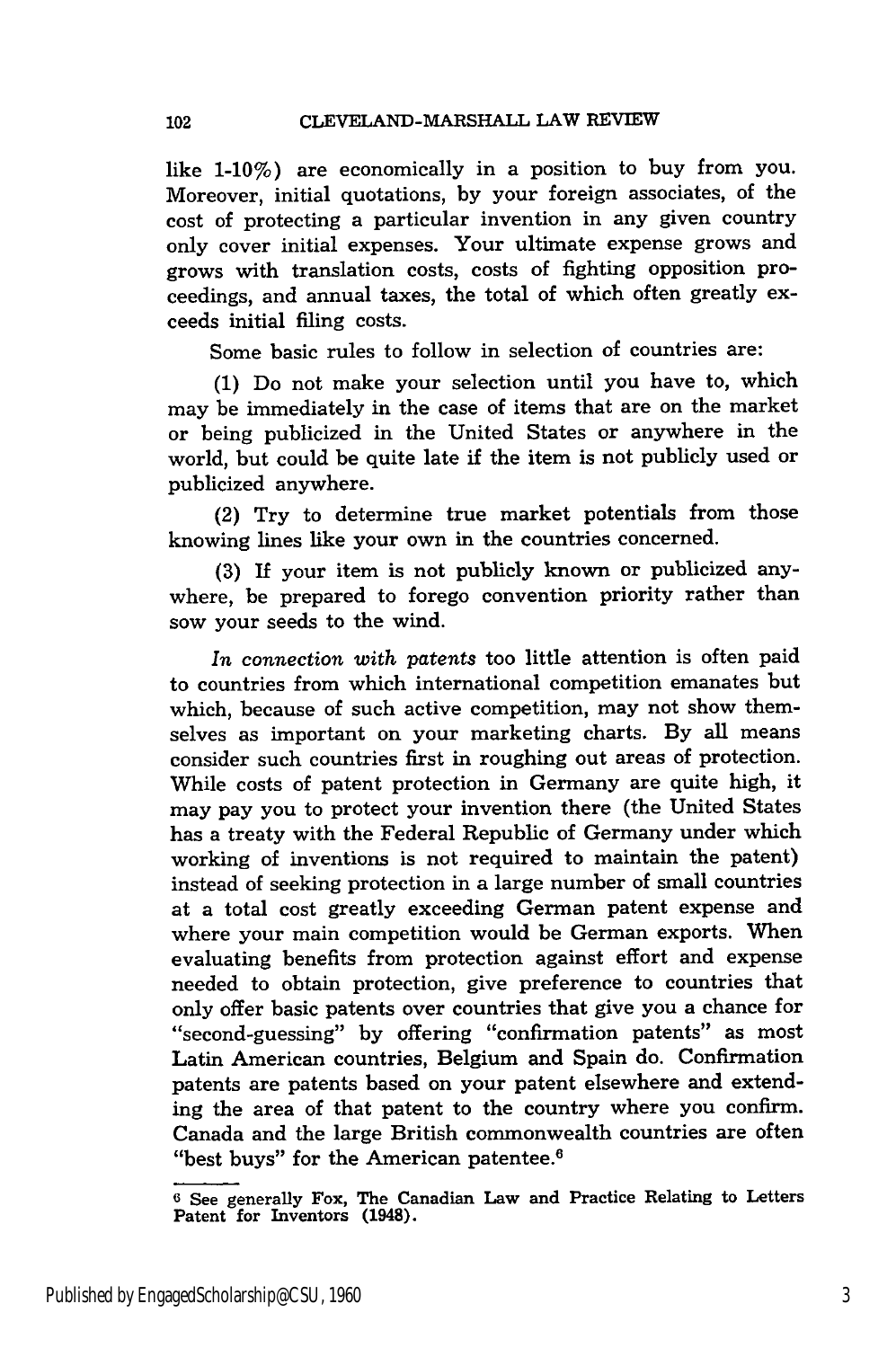*In connection with trademarks,* as distinguished from patents, consider first the countries where your main markets lie, and whether these are importing or producing countries, and protect first in those countries where rights are based upon registration. You often can afford to defer other countries, *provided that your trademark* is actually used there. Even the so-called "user" countries give you little or no protection if your trademark is neither used nor registered there. And even Common Law countries such as England and Canada give you some tactical protection based on early filing in the absence of registration or immediate use. (You have a six months period after allowance of your trademark registration within which to first use or advertise in Canada.)

#### International Planning

Above all, and particularly when you are dealing with a series of inventions or trademarks related to each other, advance planning and sound programming are essentials for best results. Careful consideration should be given to countries presenting large markets in terms of actual consumption of items related to your invention or trademark, or providing active bases for competition with the product of your invention. Many companies have discovered that an invention protected in areas where they lack concrete means of profiting from the protection, turned out to be all expense and no profit. With few exceptions you should have definite ideas for exploiting patents and trademarks abroad. When embarking upon a venture you should avoid throwing good money after bad as soon as you discover that the plans are unlikely to develop into profits for your firm.

In connection with pharmaceutical and chemical protection particularly, you should consider that many countries abroad give only second class protection to pharmaceutical and some chemical inventions. Many Latin and some other countries require trademark applications or completed registration of trademarks for pharmaceuticals, cosmetics and foods before permitting manufacture or importation of the products.

Emergence of Common Market areas argues for protection in groups of countries rather than in individual countries.

### Prosecuting Applications Abroad

Patent and trademark attorneys outside the United States usually work directly with local patent and trademark attorneys or agents in other countries, while many United States attorneys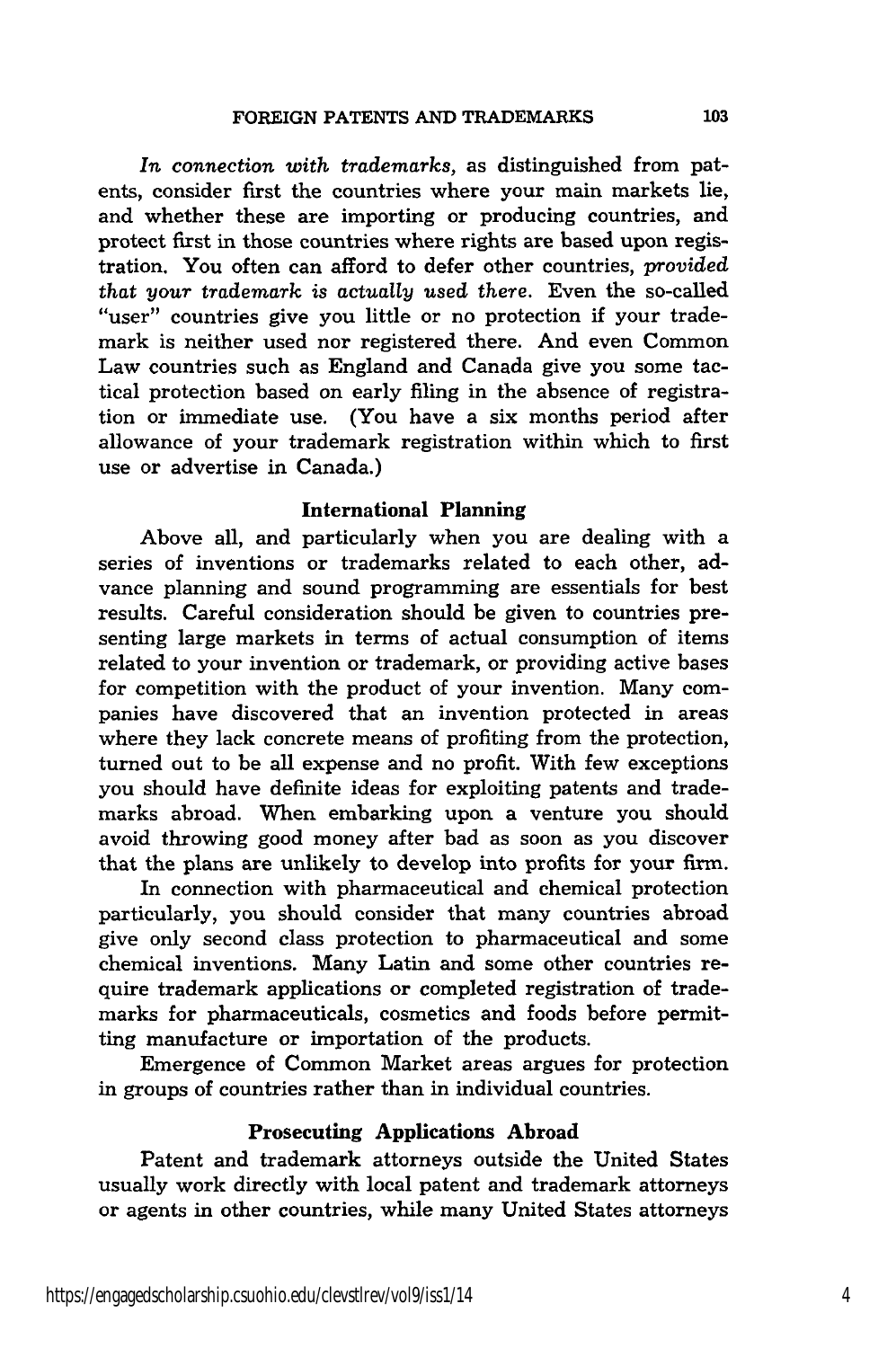work through firms of international patent and trademark attorneys or agents. Whatever your preferred method of prosecution, you will find it important to follow the international prosecution closely. In many foreign countries the specification in a patent application is relatively more important and the claims relatively less important than in the United States.7 United States legal opinion is divided as to whether what is said or done in the course of foreign prosecution may harm your United States case.8 A foreign attorney or foreign or international patent agent, lacking your aid and your instructions may, in an effort to obtain the patent at all costs or as inexpensively as possible, disclaim parts of the invention that you would not wish disclaimed, or may otherwise tend to injure your protection. (In trademark cases9 he may agree to limit your use or to give someone else a use to which you would object.) A disclaimer in the body of the specification of a patent in a country having but 1,000,000 potential users of your invention may present risks to your United States protection and to your worldwide protection in much larger markets, and thus prove to be a high price to pay for relatively little protection. In connection with valuable inventions it is often important to have at least the claims and also important statements of the specifications re-translated into English for your security. I recall one case where the foreign attorneys translated claims so as to transpose the wrapper of a device into its contents, and had substantial difficulties in attempting to correct this error after the United States attorney discovered it.

Regardless of how reputable and reliable your foreign attorney may prove to be, it is important for the domestic attorney to know what is going on abroad. Keep in mind also that examination abroad is often more thorough than in the United States, particularly examination in Holland. You should know what references were cited against the foreign cases, because the best art is often the art cited abroad.

#### Contested Proceedings

In addition to the trademark oppositions to which you may be used in the United States, many important foreign countries

<sup>&</sup>lt;sup>7</sup> For an extensive treatment of patent requirements in various foreign ountries, see Berle and de Camp, op. cit. supra n. 2, at 418-446.

**s** Brown, 49 T. M. R. **515** (1959).

**<sup>9</sup>**Landau, Pearson & Watson, 48 T. M. R. 549-565 (1958).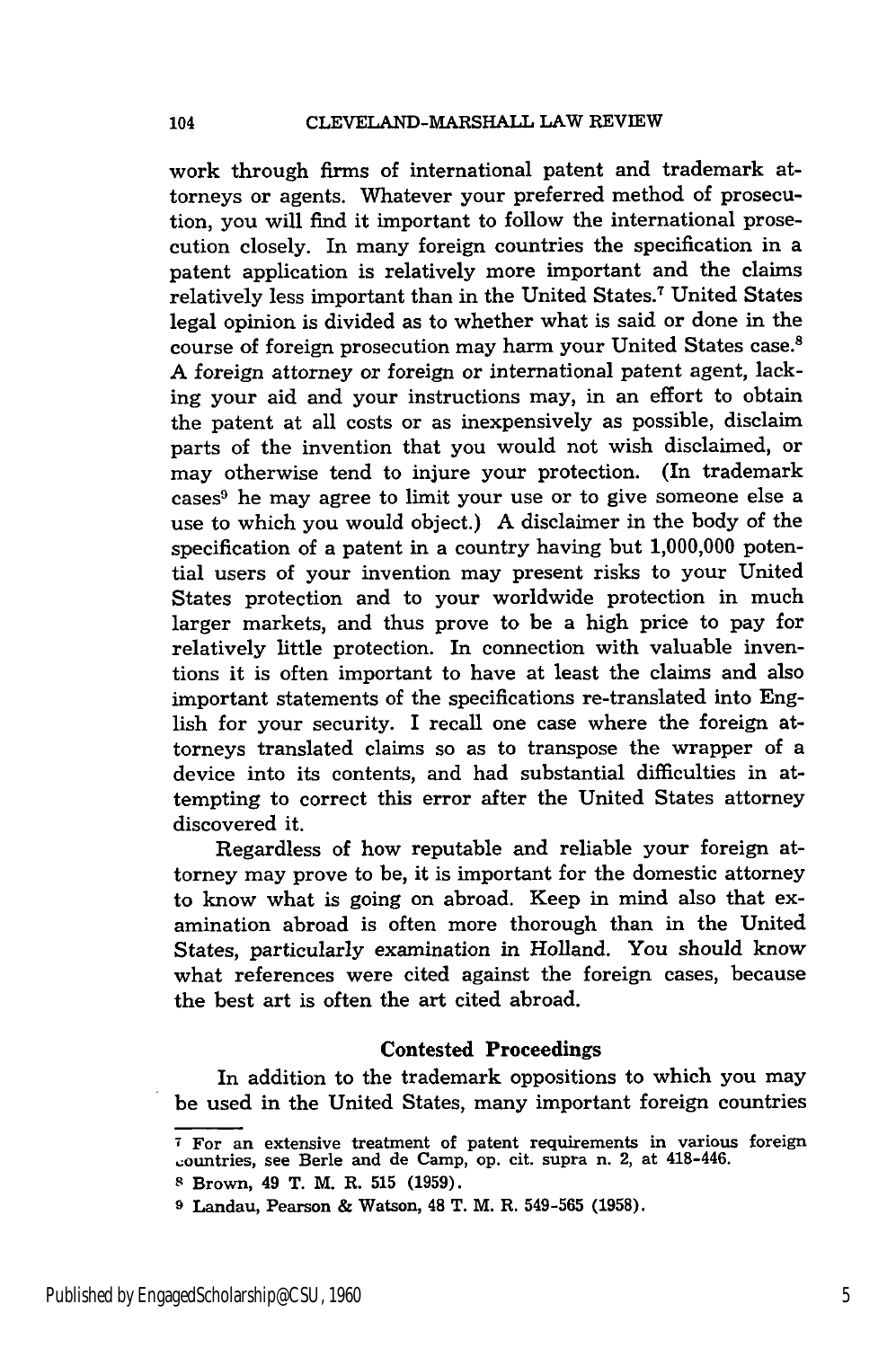also present oppositions in patent cases. Moreover, opposition abroad is much more frequent than in the United States, $^{10}$  particularly in Western Germany where some companies are reputed to oppose nearly every case originating with a competitor and where trademark applications facing ten or more oppositions are not unusual. The object of opposition proceeding is often to force you to make a deal with the opposers. Nevertheless, for United States firms, opposition in patent proceedings abroad is often inadvisable because such proceedings are expensive for the United States firm. In many cases such conflicts are not worth the trouble in view of the relatively small market involved, and most importantly of all because the short time limits often force you to bring opposition and cite art before all pertinent art is available to you. Under the circumstances a panel of representatives of leading United States firms engaged in patent and trademark management abroad agreed recently that bringing opposition in patent cases abroad is usually inadvisable for the United States firm.<sup>11</sup>

*In connection with trademarks,* on the other hand, opposition proceedings abroad are often worthwhile, and failure to take advantage of them may prejudice your client. The German and Swiss practitioners particularly are used to exact agreements that their clients' future trademarks either in Germany or elsewhere in the world will not be prejudiced because of failure to object to your trademark. Unless you obtain such assurances when the German or Swiss attorney is trying to register his client's trademark, you may find that his client will take advantage of your failure to object by taking action against the slightest variation or extension of your trademark.

Broadly speaking, however, in contested proceedings and litigations abroad you should keep in mind that the individual markets involved in any litigation are normally so much smaller than the United States market to which you are used, so that the possible profits from litigation are much smaller than in the United States, yet the costs of such litigation do not diminish proportionately. While we know of no statistics on this subject, individual inquiry in many countries has shown that the number

**<sup>10</sup>** Federico, Opposition and Revocation Proceedings in Patent Cases, Senate Committee Study No. 4, pursuant to S. Resolution 167, 84th Cong. 2d Sess. (1957).

**<sup>11</sup>**Barton, Graham, Landau & Watson at a recent panel discussion of the N. J. Patent Law Association (1957).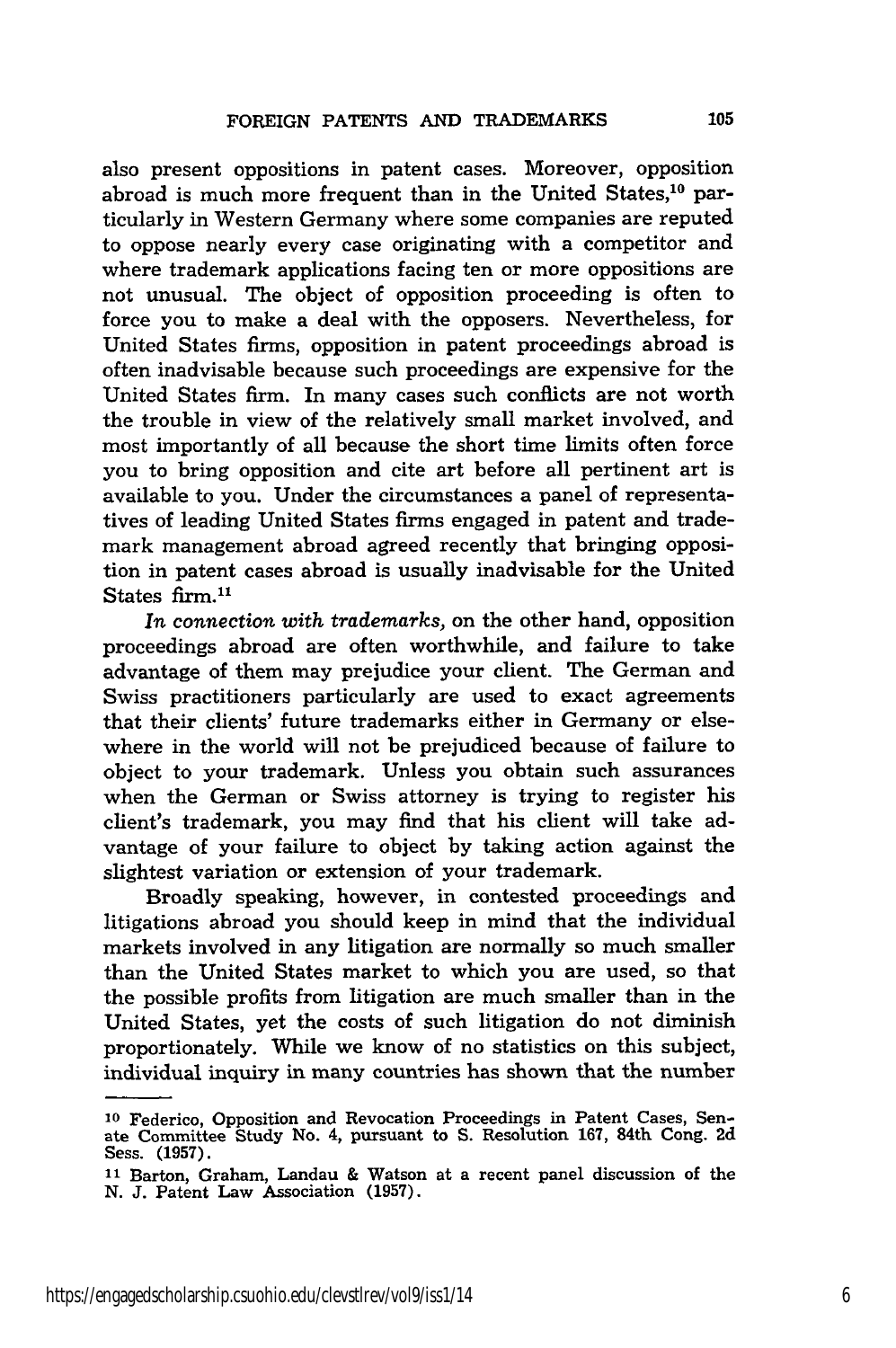of infringement cases abroad is much smaller, even in important countries, than it is in the United States.

#### After **You Have Obtained Protection Abroad**

While United States, Canadian and Colombian patents, barring a finding of invalidity, normally remain valid throughout their respective lives, patents in most of the remaining countries, and trademarks in a few of them, require continued payment of annual fees providing revenue for both the foreign government and the foreign patent agents throughout the life of the patent. Annual fees in many of the important countries, including most British Commonwealth countries, Belgium, France, Holland, Ireland, India, Italy, Japan, Mexico, Spain, Scandinavia and Switzerland, increase with the age of the patent, reaching a climax in Germany where continuing a patent for the last years of its life may well prove more expensive than obtaining the patent in the first place. This means that foreign patents and also foreign trademarks require continued review to determine whether continued payment is still justified. While the French government has gone far in prolonging this agony of consideration and reconsideration by virtually forcing you at your own peril to make payments individually each year when they are due, attorneys and their clients have often found it to their advantage to devise systems of paying fees in other countries for several years at any time. This subject was raised interestingly and recently by Buckman. 12 In addition to taxes there are other steps often indicated to maintain the patent right. While some authors recommend various types of artificial working, *e. g.,* advertising the patent for license to get around the requirement that an invention be used to maintain the patent and preserve it from compulsory licenses, this writer takes a dim view of some of these artificial devices. It is true, however, that patents abroad are often more exposed than patents in the United States, because after a few years of grace the patent is exposed to compulsory licensing or in some instances even to cancellation when the invention is not in active use. Here again sound planning becomes important and foresighted patent owners frequently abandon the patent or patent application as soon as they are able to predict that they will not use the patent or find a licensee. *Trademark registrations*

<sup>&</sup>lt;sup>12</sup> Buckman, How to Save on Foreign Patent Taxes, 36 J. Pat. Off. Soc. 677 (1954).